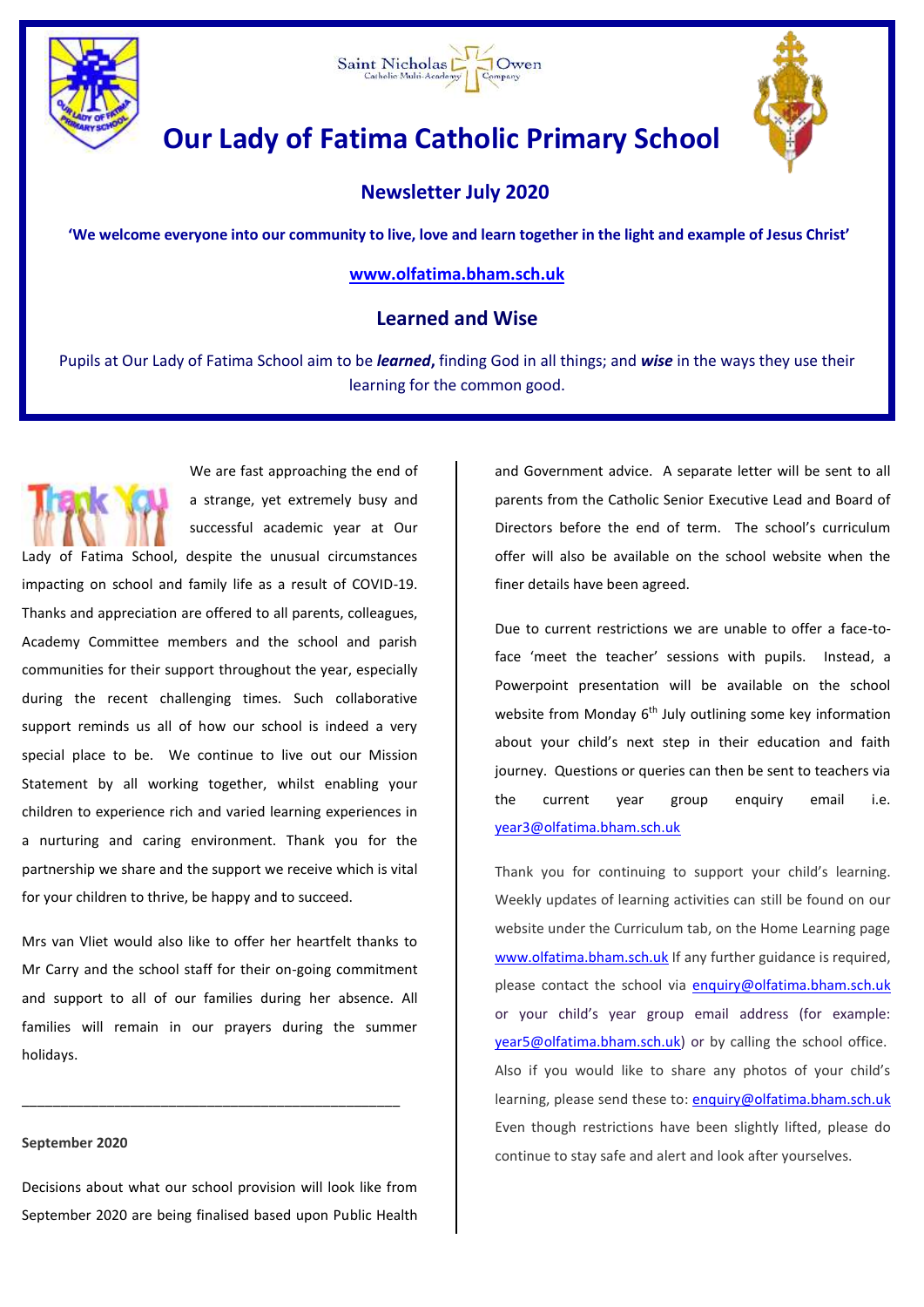## **Class Teachers for September 2020**

| <b>Reception Class</b> | Mrs Lake       |
|------------------------|----------------|
| Year 1                 | Miss Turner    |
| Year 2                 | Mrs Levack     |
| Year 3                 | Mrs Workman    |
| Year 4                 | Miss Boulton   |
| Year 5                 | Miss O'Connell |
| Year 6                 | Mr Hamilton    |

We sadly say a fond farewell to Mr Smith who is re-locating to the North East and has secured a position in a Catholic Primary School in Newcastle-Upon-Tyne. We would like to offer our sincerest thanks for his hard work and commitment whilst working at Our Lady of Fatima School and wish him continued success in his teaching career.

In September we will be welcoming Miss Turner as a permanent member of staff and also Mr Hamilton, who has previous experience teaching at a Catholic Primary School in Solihull. We hope that they will both be very happy joining our school community.

\_\_\_\_\_\_\_\_\_\_\_\_\_\_\_\_\_\_\_\_\_\_\_\_\_\_\_\_\_\_\_\_\_\_\_\_\_\_\_\_\_\_\_\_\_\_\_\_\_\_\_

### **End of Year Annual School Reports**



On **Monday 13th July** each child's end of year report, based on learning from September 2019 - March 2020, will be emailed to parents. Every report is unique and it

is important for us to remember that we celebrate each child's individuality. If you would like to speak to your child's teacher specifically about their school report, please email the class email to request a telephone appointment. Equally, if a teacher would like to speak with you about your child's report, they will contact parents by telephone.

Year 6's report booklets (from Reception Class to Year 6) will be distributed to the Year 6 children attending school or can be collected from the school office on **Thursday 16th July** between 9am and 4pm for those Year 6 pupils not currently attending school.

#### **The Pope's Intentions for July and August 2020**

#### **July- Our Families**

We pray that today's families may be accompanied with love, respect and guidance.

#### **August- The Maritime World**

We pray for all those who work and live from the sea, among them sailors, fishermen and their families.

## **Opening of Our Lady of Fatima Church for public liturgy:**

\_\_\_\_\_\_\_\_\_\_\_\_\_\_\_\_\_\_\_\_\_\_\_\_\_\_\_\_\_\_\_\_\_\_\_\_\_\_\_\_\_\_\_\_\_\_\_\_\_

You may have heard in the news that from the 4th July our churches can open for public worship. This means you can come to church for Holy Mass and Confession. Funeral services are also now allowed to be held in church. The obligation to attend Mass on Sunday and on Holy Days remains lifted. You can choose any day of the week to attend Mass. It does not have to be Sunday. Letters and an email from Father Long have already been shared with parents via ParentPay. Please read these carefully. The Bishops fully encourage you to continue praying at Masses which are livestreamed across the Archdiocese. Services can still be accessed even if not in person.

<https://www.birminghamdiocese.org.uk/parishes-online>

\_\_\_\_\_\_\_\_\_\_\_\_\_\_\_\_\_\_\_\_\_\_\_\_\_\_\_\_\_\_\_\_\_\_\_\_\_\_\_\_\_\_\_\_\_\_\_\_\_\_\_

## **Resources to support children's liturgy and prayer**

On the Birmingham Diocesan Education website there is a webpage containing links to Prayer and Learning Resources for both home and school. This includes the CAFOD Virtual Sunday Children's Liturgy and a child's prayer for Spiritual Communion. More resources will be added as they become available.

[https://www.bdes.org.uk/des-support-for-schools-through](https://www.bdes.org.uk/des-support-for-schools-through-the-coronavirus-outbreak.html)[the-coronavirus-outbreak.html](https://www.bdes.org.uk/des-support-for-schools-through-the-coronavirus-outbreak.html)

\_\_\_\_\_\_\_\_\_\_\_\_\_\_\_\_\_\_\_\_\_\_\_\_\_\_\_\_\_\_\_\_\_\_\_\_\_\_\_\_\_\_\_\_\_\_\_\_\_

## **Emmaus Catholic Multi Academy Company**

St Nicholas Owen Catholic MAC and St Catherine of Siena Catholic MAC have agreed to join to create a larger company,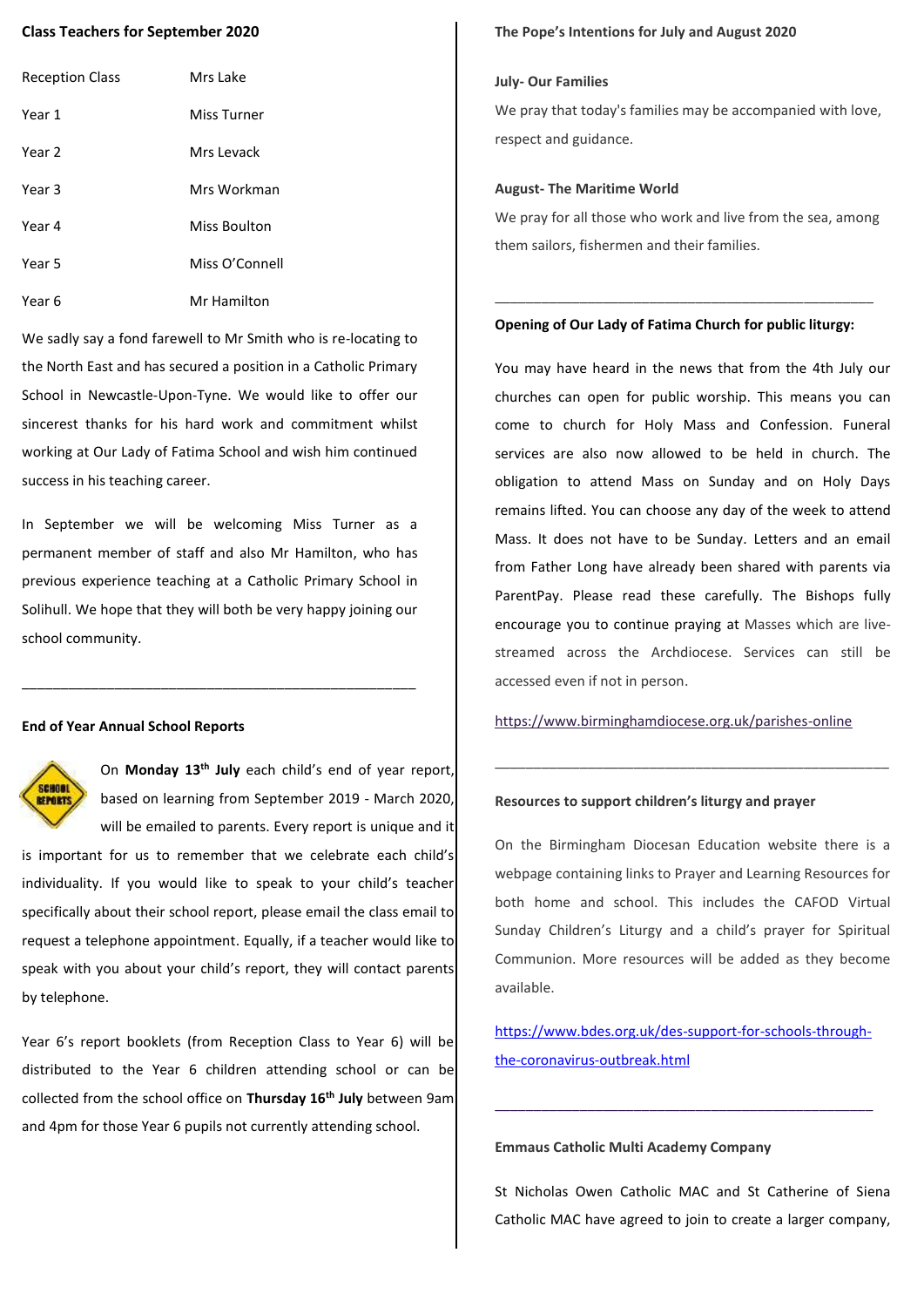which will be known as "Emmaus Catholic Multi Academy Company".

The formation of a larger Multi Academy Company offers an exciting future for all involved, enabling further development of educational excellence firmly rooted within our Catholic ethos. The consultation closure date is **noon on 10th July 2020.** Should parents wish to raise any questions, please direct these or feedback regarding the proposed merger for the attention of Mrs S Horan, Catholic Senior Executive Leader to the following email address:

[consultation@stnicholasowen-mac.org.uk](mailto:consultation@stnicholasowen-mac.org.uk)

#### **Wednesday Word**

During this period of partial school closure, the Wednesday Word has ceased to be published as a hard copy. It is, however, available on a weekly basis via the following link:

\_\_\_\_\_\_\_\_\_\_\_\_\_\_\_\_\_\_\_\_\_\_\_\_\_\_\_\_\_\_\_\_\_\_\_\_\_\_\_\_\_\_\_\_\_\_\_\_\_

**[www.wednesdayword.org](http://www.wednesdayword.org/)** and simply click "Schools please enter HERE for the Primary School version".

Please use this as preparation for preparing your child/ren for the weekly Gospel.

\_\_\_\_\_\_\_\_\_\_\_\_\_\_\_\_\_\_\_\_\_\_\_\_\_\_\_\_\_\_\_\_\_\_\_\_\_\_\_\_\_\_\_\_\_\_\_\_\_

### **Sacramental Preparation**



Father Long is still in discussions with the school and Diocese about the re-



scheduling of the Sacraments of the Eucharist and Confirmation. More details will be shared as soon as we are able. Please keep Years 3 and 6 in your prayers.

\_\_\_\_\_\_\_\_\_\_\_\_\_\_\_\_\_\_\_\_\_\_\_\_\_\_\_\_\_\_\_\_\_\_\_\_\_\_\_\_\_\_\_\_\_\_\_\_\_

## **Good Shepherd Lenten Appeal Donations**



Archbishop Bernard celebrated Mass which was live-streamed so that all schools in the Diocese were able to watch. At this Mass we usually present a cheque to Father Hudson's Care for the amount raised during our Lenten Appeal. Some Good Shepherd Boxes were returned to school before lockdown

amounting to £116.78. We have extended the deadline until the beginning of the Autumn term, so that more boxes can be returned to school for this worthwhile cause. Thank you in advance for your generosity.

\_\_\_\_\_\_\_\_\_\_\_\_\_\_\_\_\_\_\_\_\_\_\_\_\_\_\_\_\_\_\_\_\_\_\_\_\_\_\_\_\_\_\_\_\_\_\_\_\_\_\_

**Twitter**



daily messages of hope. Please consider following him on Twitter **@Pontifex** to access these powerful thoughts.

Father Long regularly adds messages to Twitter. Please also think about following **@OLFQuinton** to read his messages.

Our own school Twitter account is regularly updated with messages, thoughts and photos of learning activities. It is a good way to see learning at home and school taking place. Please consider following us **@OLOFPrimary**

\_\_\_\_\_\_\_\_\_\_\_\_\_\_\_\_\_\_\_\_\_\_\_\_\_\_\_\_\_\_\_\_\_\_\_\_\_\_\_\_\_\_\_\_\_\_\_\_\_\_\_

## **Alton Castle Retreat**

In the interests of health, safety and uncertainty, we have sadly made the



decision to cancel the residential retreat to Alton Castle which was due to take place in September 2020. We are in the process of negotiating a new date with Alton Castle and if this is not possible, due to prior bookings, we will endeavour to secure another venue for Year 6's spiritual retreat. We will keep parents informed when we have more details.

### **Free School Meal Entitlement**

We are very aware that the current climate will have put some of our family's jobs and livelihoods at risk. Whilst we very much hope that this is not the case, there may have been changes to parents' working circumstances as a result of COVID-19. If this is the case, you may now qualify for additional support for your child through the Free School Meal scheme. The school subscribes to a Birmingham service that checks a family's eligibility to Free School Meals. It is very simple to use and avoids any need to provide proof to the